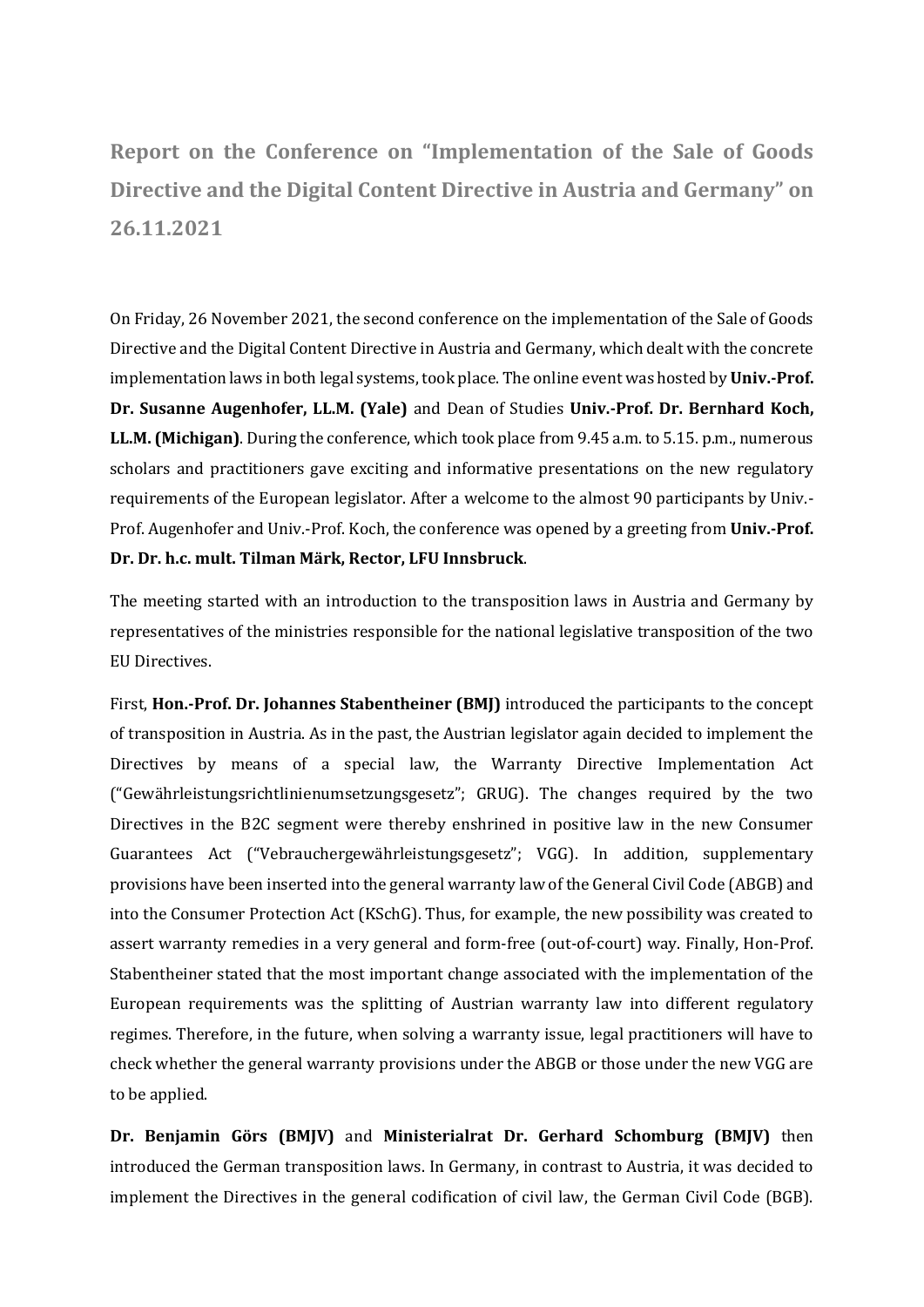Specifically, both Directives were transposed into the general part of the BGB. In part, the provisions of the BGB were adapted to the requirements of the two Directives, but in other places it was necessary to create entirely new provisions, e.g., §§ 372b and 327c BGB for the provision of digital content. In this context, it was also interesting that Germany, going beyond the Digital Content Directive, was the only Member State of the EU to introduce a provision regulating the consequences under contract law of declarations made by the consumer under data protection law (§ 327q BGB).

After these introductions to the transposition laws from the Austrian and German perspectives, Austrian and German scholars took a closer look at the concrete transposition of the Sale of Goods Directive in the two countries.

**Univ.-Prof. Dr. Bernhard Koch, LL.M. (Michigan), LFU Innsbruck** dedicated his presentation to selected details of the implementation in Austria. First, he assessed the Austrian legislator's streamlining of the, in his opinion, partly "*bloated*" Directive texts in the implementation as extremely positive. Furthermore, he pointed out that the Weber/Putz jurisprudence of the ECJ had now also been enshrined in positive law in accordance with the requirements of the Sale of Goods Directive. In addition, according to *Koch*, by doubling the six-month reversal of the burden of proof to one year for the B2C sector, the demarcation between sales contracts and contracts for work and services has gained new importance. However, he also pointed out that opportunities had been missed in the implementation, especially regarding the creation of a more sustainable and uniform warranty law. However, in his opinion these opportunities were missed for political reasons and not due to the administrators at the Federal Ministry of Justice (BMJ).

**Prof. Dr. Stephan Lorenz, LMU Munich**, then analysed the implementation of the Sale of Goods Directive in Germany in more detail. He first praised the work of the BMJV, which was, in his opinion, very "*lean*" and true to the Directive. He particularly welcomed the inclusion of the provisions in the general part of the BGB. He then spoke about the legal changes concerning the concept of material defects, the reversal of the burden of proof and the statute of limitations, as well as material defects of goods with digital elements. He was rather sceptical about the trend towards increased formalisation of information obligations, a trend that in his view is (partly) driven by the European legislator. He stated that consumers are now "*literally overwhelmed*" with information. In contrast to *Koch*, he also raised the question of whether the law on sales contracts in general is the right place to take sustainability issues into account.

Following these two presentations on the implementation of the Sale of Goods Directive in Austria and Germany, there was a lively discussion between the participants and the speakers. There was a particularly intense discussion over the point at which consumers can demand a price reduction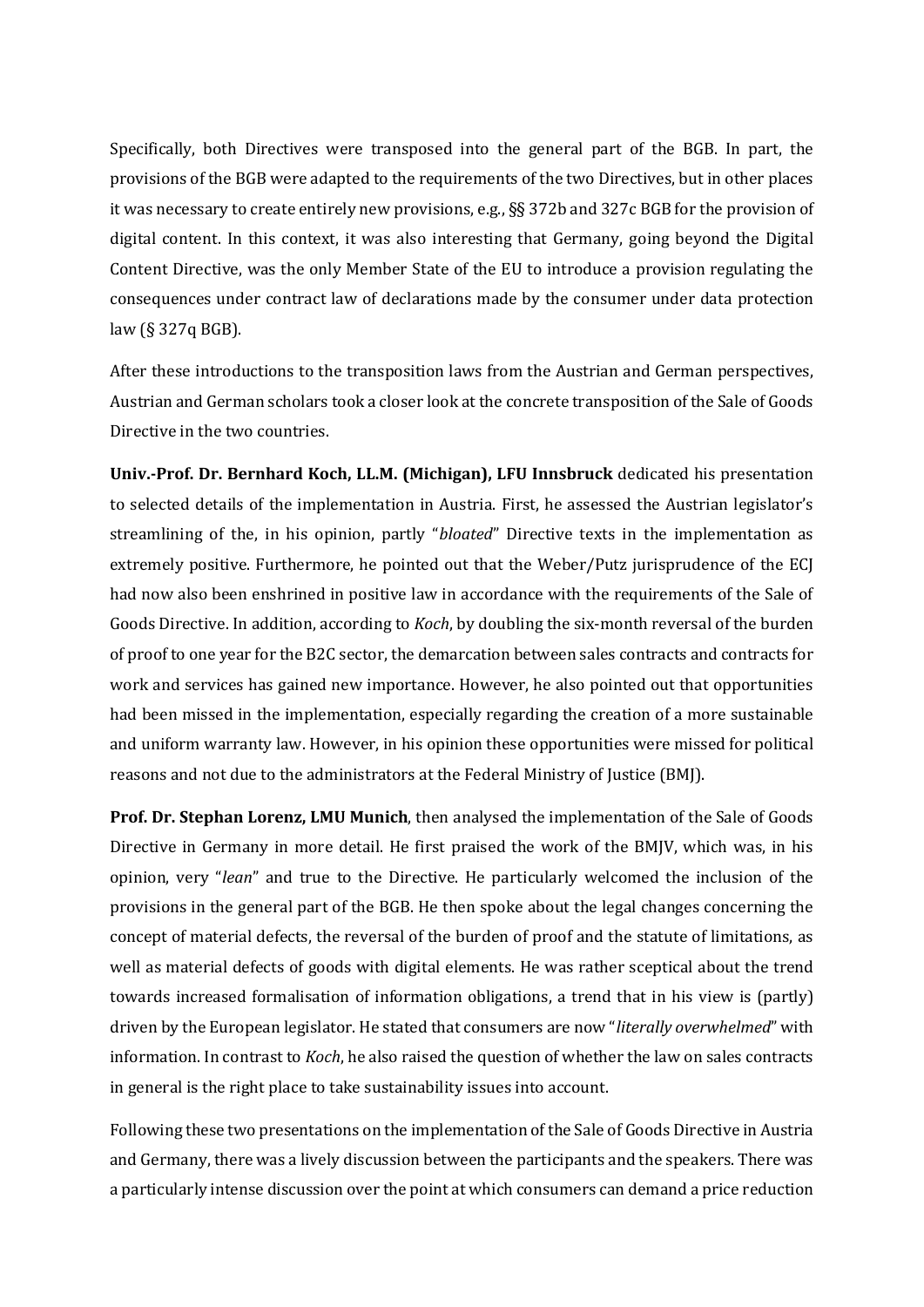or declare termination of the contract, as it is not explicitly stated in the Sale of Goods Directive how many attempts at rectification must be granted to the trader.

After the lunch break, presentations followed on the concrete implementation of the Digital Content Directive in Austria and Germany. **Univ.-Prof. Dr. Christiane Wendehorst, LL.M. (Cantab.), University of Vienna** spoke about the implementation in Austria. She first stated that most of the provisions of the Directive had been implemented in the VGG, but not all. For example, Art 13 of the Directive (concerning default) had been regulated in the KSchG. In this context, she addressed the growing fragmentation of the law caused by this. Furthermore, Univ.-Prof. Wendehorst stated that the obligation to update defective digital services also applies in B2B relationships, which was unusually regulated in a consumer protection law, specifically in § 1 para 3 VGG, by reference to § 7 VGG. As a practical consequence, § 7 VGG had to be "*read into*" a warranty regime for B2B relationships, which was otherwise completely shaped by the general warranty law according to the ABGB. In conclusion, she stated that the advantages of a separate individual law probably outweigh the disadvantages. However, the legal fragmentation that now arises for B2C contracts was, in her opinion, avoidable despite all the legal-political controversies.

**Prof. Dr. Alexander Metzger, LL.M. (Harvard), HU Berlin** then looked at individual details of the German implementation of the Digital Content Directive. He began by praising the work of the BMJV in implementing the Directive, as this had required solving some complex technical issues. At the beginning of his presentation, he also stated that in the course of the implementation – contrary to the actual implementation in the general part of the BGB – he had pleaded for the introduction of a new type of contract for digital content in the special part of the BGB. As, in his view, digital content did not only create a new type of goods, but also new rights and obligations to perform.

He also spoke about the consequences of the introduction of the objective concept of defect for deviating agreements on product characteristics (§ 327h BGB) by the Directive. This would prevent the trader from agreeing on something different by means of a negative quality agreement ("negative Beschaffenheitsvereinbarung"). He also saw a practical problem in the determination of the "*reference group*" to assess the existence or non-existence of the objective requirements for an item. In this context, he pleaded for a narrow interpretation of the objective concept of defect. In his opinion, only those characteristics of an item for which there was no competition in performance were to be regarded as objective requirements. Furthermore, with regard to the updating obligation(s) of the trader (§ 327f BGB), he stated that the assumption of such obligations must probably be based on the practices in the respective markets concerned. In his opinion, it was doubtful whether consumers would actually assert their new individual rights granted by the Directive against traders in practice. For him the side of collective enforcement of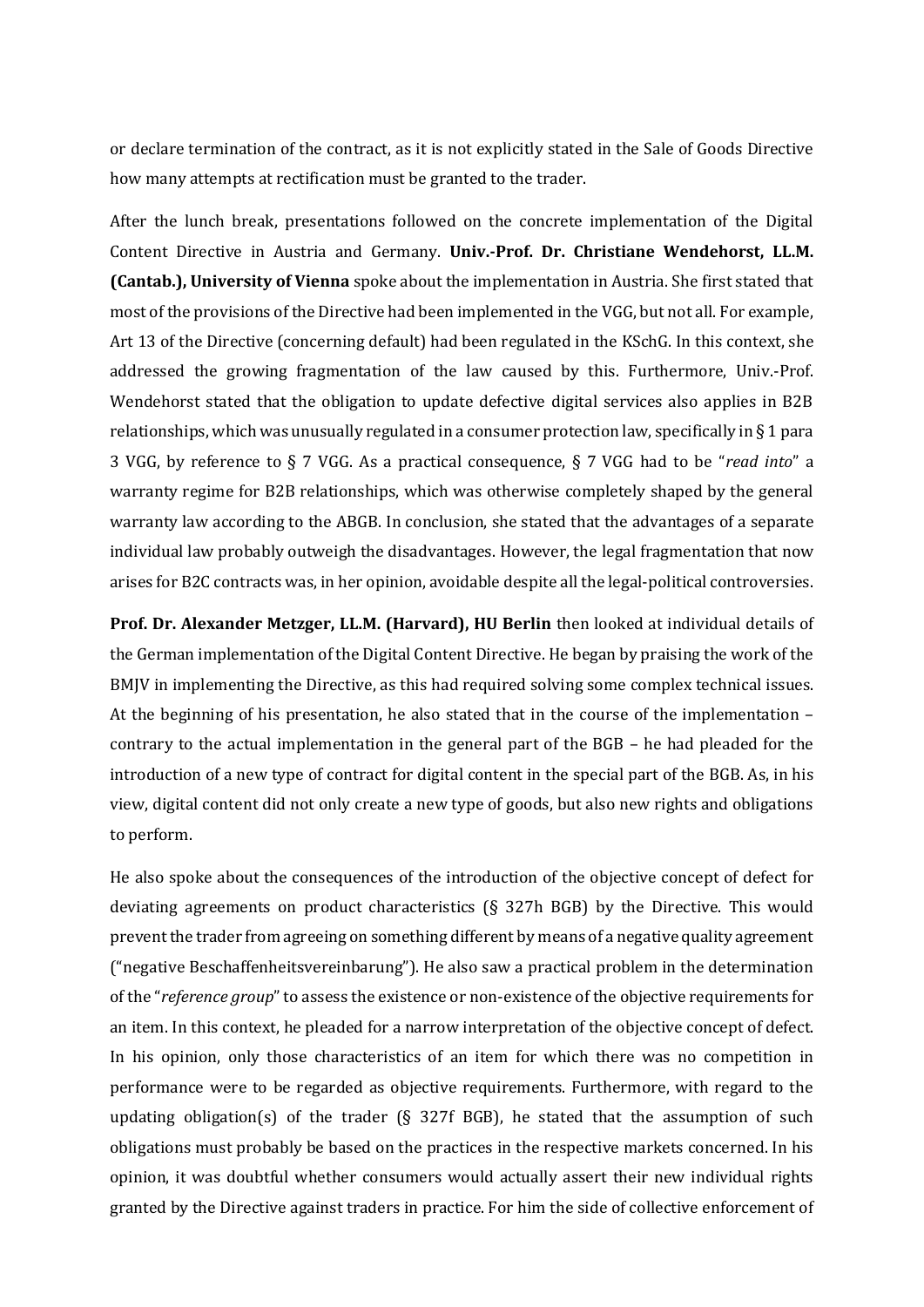rights seemed most important. In this respect, the consumer associations would have the responsibility to prevent it from becoming "*dead law*".

Following the two presentations on the respective national implementation of the Digital Content Directive, there were also exciting discussions with the participants. As many (practically) relevant questions of interpretation arose once again, the representatives from the ministries in Austria and Germany responsible for the implementation of the Directives were able to provide valuable insights and clarifications.

Finally, the last item on the agenda of the conference was a comparative law analysis and the implementation of the Directives from a stakeholder perspective.

**Univ.-Prof. Dr. Susanne Augenhofer, LL.M. (Yale), LFU Innsbruck** talked in her comparative law lecture on the transpositions in Austria and Germany with a focus on the question whether the transposition has actually led to more harmonisation. With regard to the Austrian transposition, she first stated that due to the time pressure for transposition and because of the complexity of the Directives, it had simply not been possible to implement all the necessary changes directly in the general civil law codification, the ABGB. For the same reasons, on the other hand, she was impressed by the fact that Germany had succeeded in implementing all the transposition standards into the BGB. Furthermore, she noted that both Austria and Germany had made use of the "*opt-out possibilities*" provided for in the Directives, which is why, for example, the provisions of the Directives had not been implemented for the sale of living animals and also why the doubling of the reversal of burden of proof from six to twelve months only applies in the B2C sector in both legal systems. The options granted by the Directives to shorten the warranty period had also been used. In Austria, however, a shortening of the warranty period for the purchase of a second-hand car according to § 10 para 4 VGG is only possible if more than one year had passed since the date of first registration of that car. In Germany, on the other hand, the possibility of shortening the warranty period is not based on the date of registration. In addition, there were also some differences between the legislative transpositions in Austria and Germany concerning the regulations on liability and limitation periods. In this respect, Univ.-Prof. Augenhofer final answer to the question of whether the Directives had led to more harmonisation turned out to be "*Yes and no*", an almost "*classical*" answer in the legal profession.

Subsequently, representatives of consumer and business interest groups looked at the implementation of the two Directives from the stakeholder perspective. **Dr. Petra Leupold, LL.M. (UCLA), VKI/University of Linz** and **Jutta Gurkmann, vzbv** both took a closer look at the implementation from the consumer perspective. In particular, the consumer rights in the area of warranty, which have been strengthened by the implementations, were assessed positively.